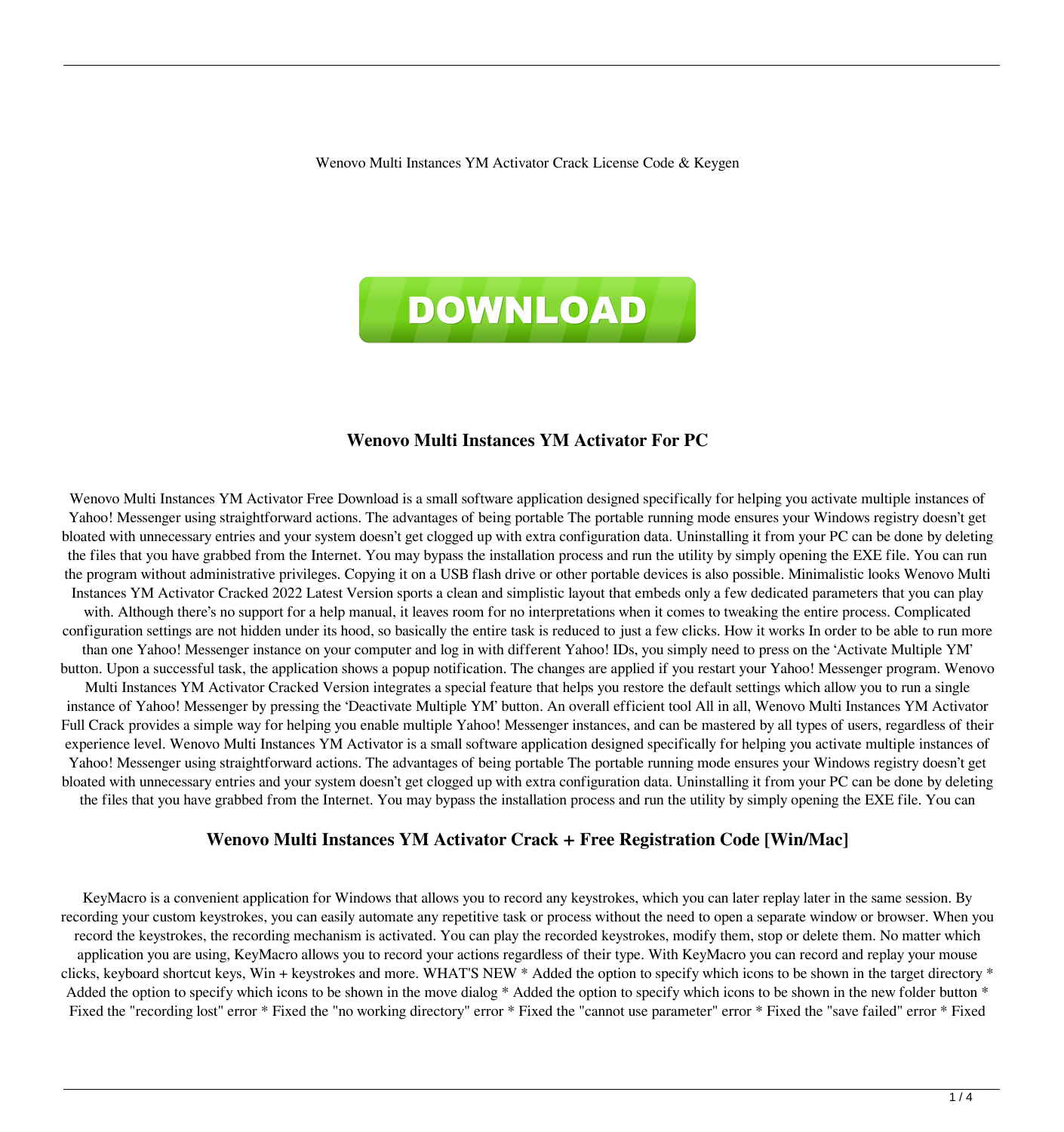the "invalid path" error \* Fixed the "general problem" error \* Fixed the "path is not a directory" error \* Fixed the "not a file" error \* Fixed the "invalid path" error \* Fixed the "path does not exist" error \* Fixed the "unable to create" error \* Fixed the "process was terminated" error \* Fixed the "iis error" error \* Fixed the "invalid path" error \* Fixed the "invalid path" error \* Fixed the "invalid path" error \* Fixed the "not found" error \* Fixed the "keystroke" error \* Fixed the "source and target path cannot be the same" error \* Fixed the "invalid path" error \* Fixed the "invalid path" error \* Fixed the "invalid path" error \* Fixed the "invalid path" error \* Fixed the "invalid path" error \* Fixed the "invalid path" error \* Fixed the "invalid path" error \* Fixed the "invalid path" error \* Fixed the "invalid path" error \* Fixed the "invalid path" error \* Fixed the "invalid path" error \* Fixed the "invalid path" error \* Fixed the "in 81e310abbf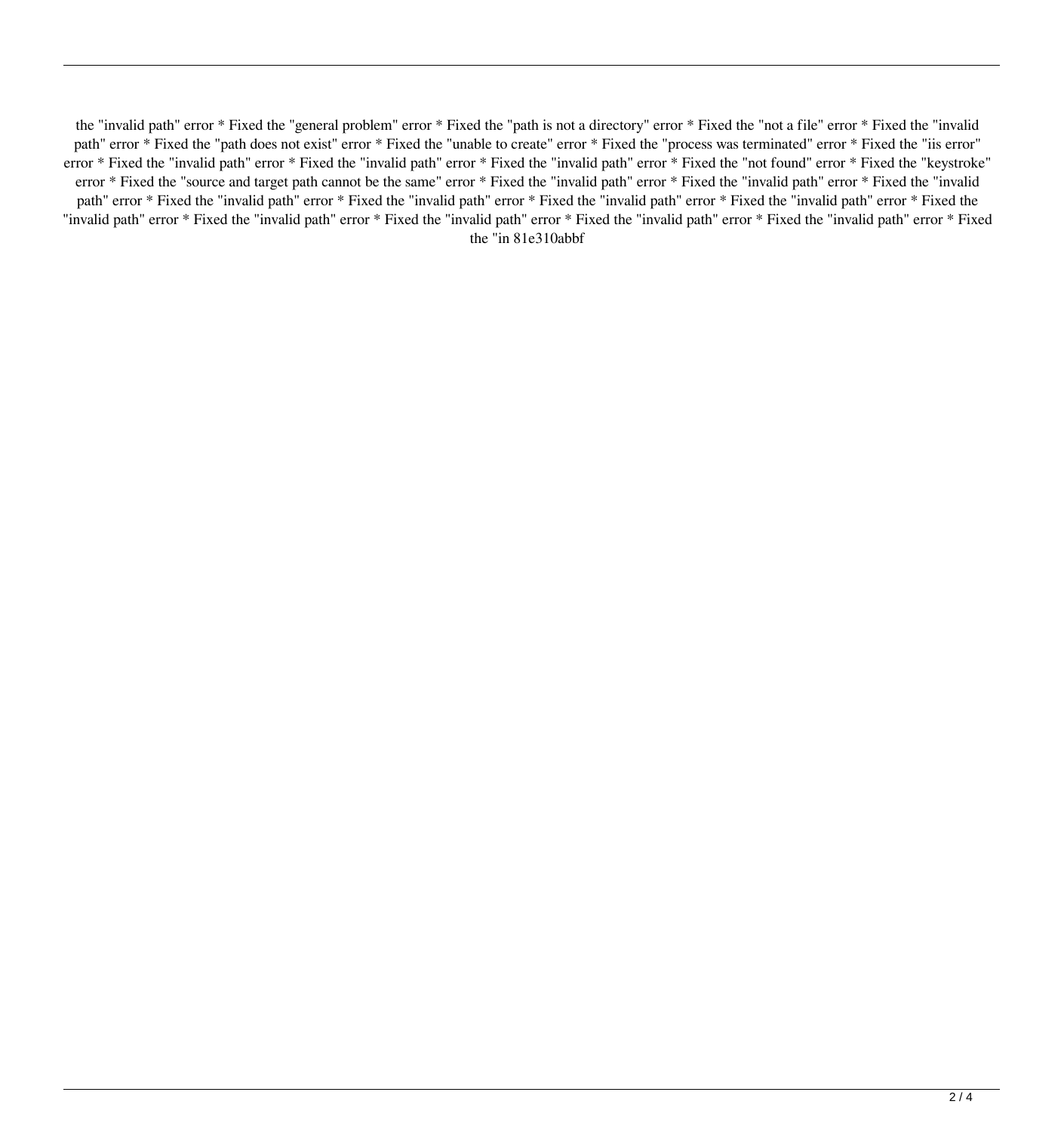# **Wenovo Multi Instances YM Activator Download**

Wenovo Multi Instances YM Activator is a small software application designed specifically for helping you activate multiple instances of Yahoo! Messenger using straightforward actions. The advantages of being portable The portable running mode ensures your Windows registry doesn't get bloated with unnecessary entries and your system doesn't get clogged up with extra configuration data. Uninstalling it from your PC can be done by deleting the files that you have grabbed from the Internet. You may bypass the installation process and run the utility by simply opening the EXE file. You can run the program without administrative privileges. Copying it on a USB flash drive or other portable devices is also possible. Minimalistic looks Wenovo Multi Instances YM Activator sports a clean and simplistic layout that embeds only a few dedicated parameters that you can play with. Although there's no support for a help manual, it leaves room for no interpretations when it comes to tweaking the entire process. Complicated configuration settings are not hidden under its hood, so basically the entire task is reduced to just a few clicks. How it works In order to be able to run more than one Yahoo! Messenger instance on your computer and log in with different Yahoo! IDs, you simply need to press on the 'Activate Multiple YM' button. Upon a successful task, the application shows a popup notification. The changes are applied if you restart your Yahoo! Messenger program. Wenovo Multi Instances YM Activator integrates a special feature that helps you restore the default settings which allow you to run a single instance of Yahoo! Messenger by pressing the 'Deactivate Multiple YM' button. An overall efficient tool All in all, Wenovo Multi Instances YM Activator provides a simple way for helping you enable multiple Yahoo! Messenger instances, and can be mastered by all types of users, regardless of their experience level. Free Yahoo! Messenger Activator Description: Free Yahoo! Messenger Activator is a small utility designed to assist you in activating multiple instances of Yahoo! Messenger. Yahoo! Messenger is one of the most well-known and popular instant messaging clients which supports a variety of platforms. If you want to chat with your buddies on your computer then the best instant messaging client for you is Yahoo! Messenger. It is one of the most trusted instant messaging application for instant chatting and instant messaging. Features: It is 100% Free application

## **What's New in the?**

Yahoo Messenger for Windows 2.2.0 Yahoo! Notifier helps you keep track of new e-mails, instant messages, online contacts, and voice and video calls from your friends, family and colleagues by notifying you on your desktop. With Yahoo! Notifier you get information about new messages from a single place, without having to search for your friends' contact details in different e-mail, instant message, voice and video messaging clients and even Outlook Web Mail. Yahoo! Notifier monitors your e-mail, instant messaging, voice and video calls, your e-mail logon history, contacts, calendar, and your online activity on social networking websites. With Yahoo! Notifier you can follow your friends' social networking activity, see new conversations, unread messages, new calendar appointments, new contacts, and new online activity. Features: - Your message history - Online messages - Voice and video calls - Search your friends - Fetch your friends' contact information - Track your contacts - Social networking activity How to use: - Search for friends - Create a desktop shortcut - Follow your friends Prism is an easy-to-use, powerful and versatile application that can help you manage email and contacts, view and search e-mails, online contacts, and online logons, manage your IM contacts, search your IM logs, view calendar events, check your work history, manage your social networking accounts, and watch your Windows desktop. Description: Yahoo! Calendar provides you the information you need to manage your calendar. It keeps all of your contacts and events in one place so you can stay on top of things no matter where you are. With Yahoo! Calendar you can: - Add your calendar to your contacts list or contacts online from your PC - Look up your calendar by searching for names, locations, or appointments - Update a single appointment - Edit your contact's calendar - Receive daily, weekly, or monthly email reminders of upcoming events - View your calendar online with full-featured calendar web site - Get new reminders, events, and appointments - Receive full color reminders, with your event's map, event date, and more - Set up reminders for yourself - Stay current on your tasks by keeping track of your progress using the Day and Week views - Find contacts and events using the Contacts and Calendar home pages - Get new contact information or locate a contact based on an e-mail address, phone number, or address - Manage your contacts and groups - Send e-mail and instant messages - View and send an invitation to an event - Check your schedule and see who else is attending - Visit the calendar web site -